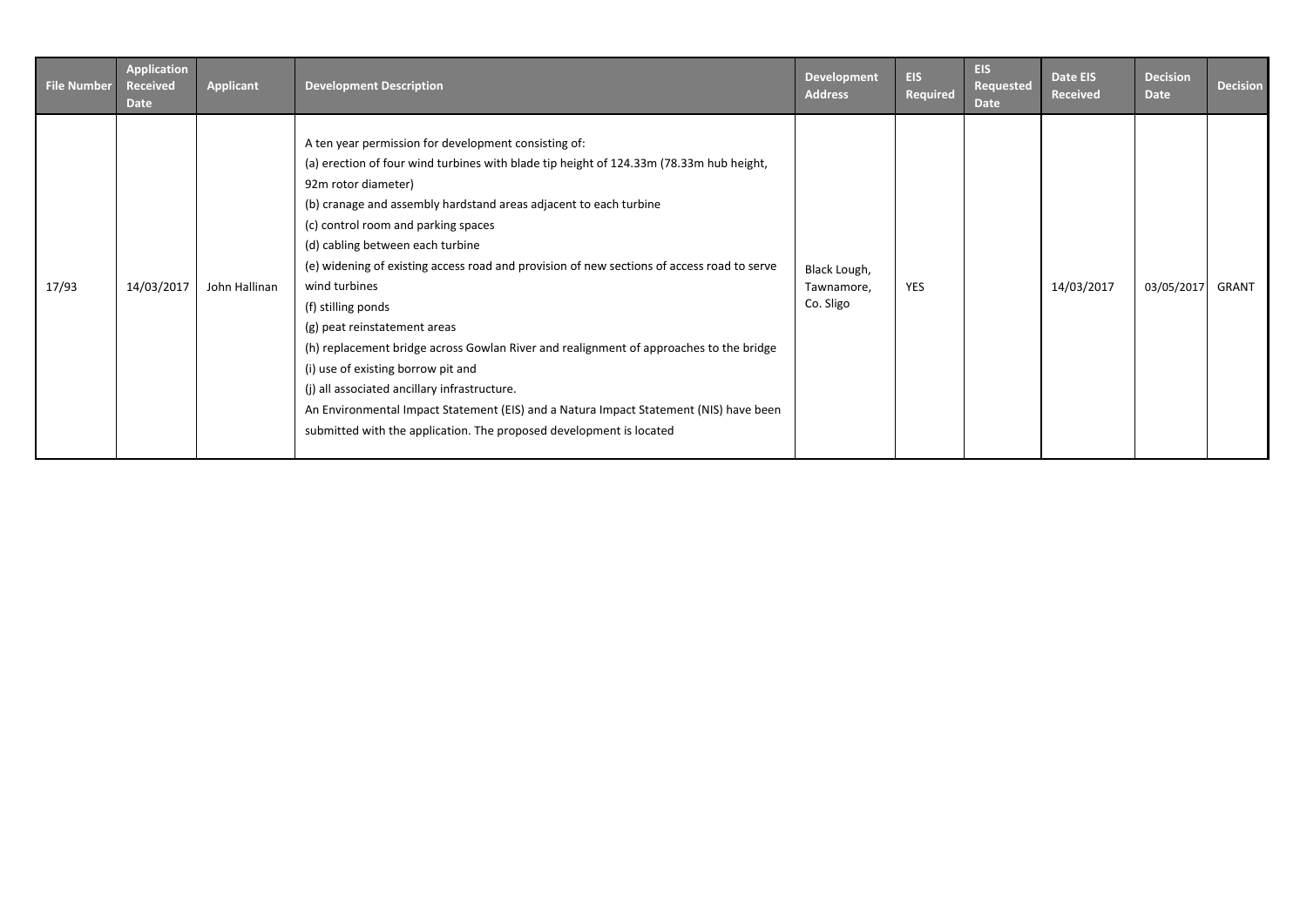| <b>File Number</b> | Application<br><b>Received</b><br>Date | Applicant                    | <b>Development Description</b>                                                                                                                                                                                                                                                                                                                                                                                                                                                                                                                                                                                                                                                                                                                | <b>Development</b><br><b>Address</b> | <b>EIS</b><br>Required | <b>EIS</b><br>Requested<br>Date | Date EIS<br><b>Received</b> | <b>Decision</b><br><b>Date</b> | <b>Decision</b> |
|--------------------|----------------------------------------|------------------------------|-----------------------------------------------------------------------------------------------------------------------------------------------------------------------------------------------------------------------------------------------------------------------------------------------------------------------------------------------------------------------------------------------------------------------------------------------------------------------------------------------------------------------------------------------------------------------------------------------------------------------------------------------------------------------------------------------------------------------------------------------|--------------------------------------|------------------------|---------------------------------|-----------------------------|--------------------------------|-----------------|
| 17/243             | 23/06/2017                             | Starrus Eco.<br>Holding Ltd. | Development consisting of an increase in the amount of waste accepted annually from<br>25,000 tonnes to 50,000 tonnes, the acceptance of commercial and domestic<br>non-hazardous waste. The acceptance of household hazardous waste at the civic amenity<br>area and commercial hazardous waste in the transfer building; the provision of additional<br>waste receptacles in the civic amenity area and 3 no. Secure hazardous waste storage<br>containers in the south eastern yard at its existing Materials Recovery Facility.<br>The development will require the review of the Industrial Emissions Licence granted by the<br>Environmental Protection Agency. An Environmental Impact Statement (EIS) accompanies<br>the application. | Deep Water<br>Quay,<br>Sligo         | <b>YES</b>             | n/a                             | 23/06/2017                  | 16/08/2017                     | GRANT           |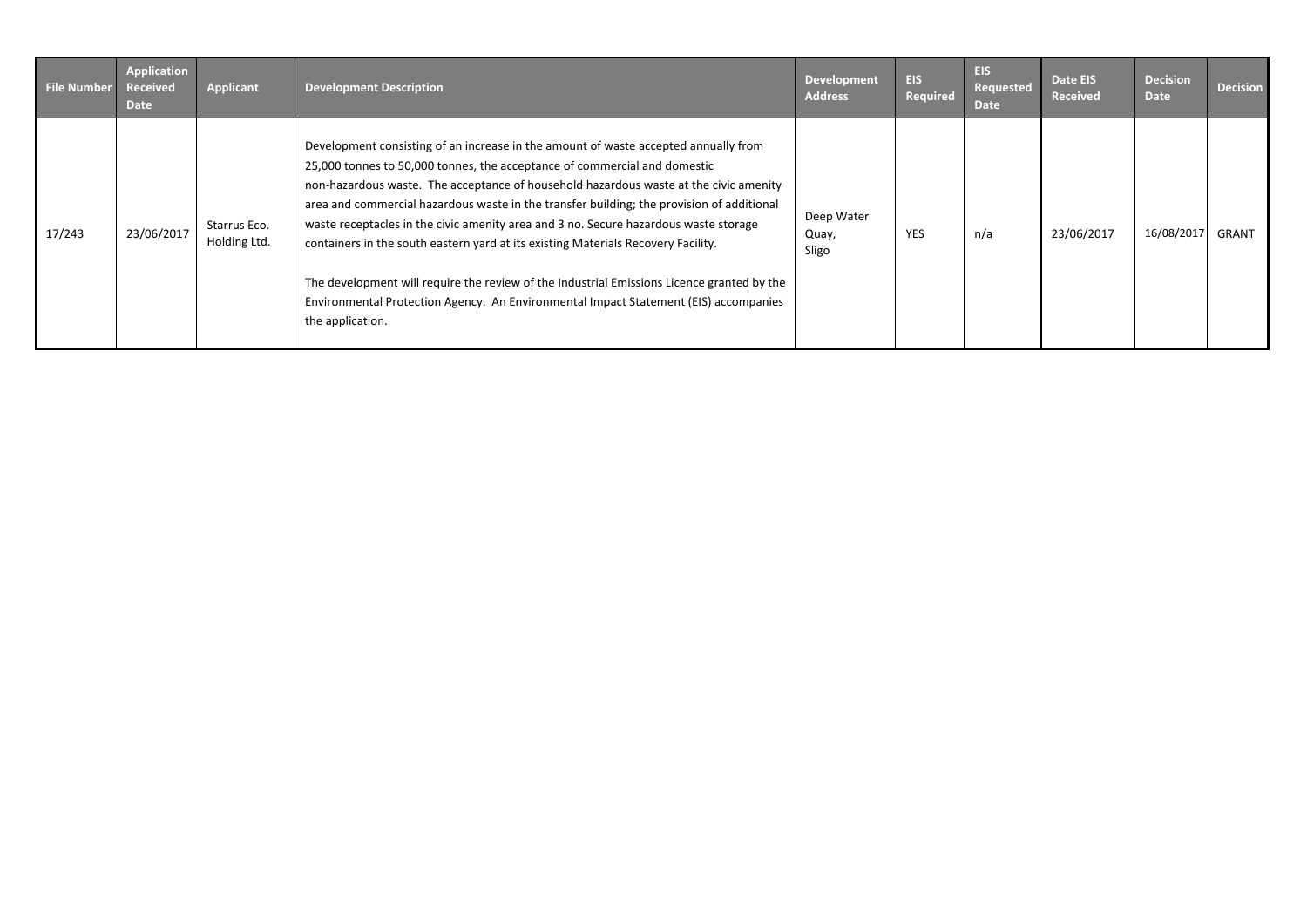| <b>File Number</b> | <b>Application</b><br><b>Received</b><br><b>Date</b> | <b>Applicant</b>               | <b>Development Description</b>                                                                                                                                                                                                                                                                                                                                                                                                                                                                                                                                                                                                                                                                                                                                                                                                                                                                                                                                                                                                                                                                                                                                                                                                                                                                                                                                                                                                                                                                                                                                                                                                                                                | Development<br><b>Address</b>   | EIS.<br><b>Required</b> | <b>EIS</b><br>Requested<br><b>Date</b> | <b>Date EIS</b><br><b>Received</b> | <b>Decision</b><br><b>Date</b> | <b>Decision</b> |
|--------------------|------------------------------------------------------|--------------------------------|-------------------------------------------------------------------------------------------------------------------------------------------------------------------------------------------------------------------------------------------------------------------------------------------------------------------------------------------------------------------------------------------------------------------------------------------------------------------------------------------------------------------------------------------------------------------------------------------------------------------------------------------------------------------------------------------------------------------------------------------------------------------------------------------------------------------------------------------------------------------------------------------------------------------------------------------------------------------------------------------------------------------------------------------------------------------------------------------------------------------------------------------------------------------------------------------------------------------------------------------------------------------------------------------------------------------------------------------------------------------------------------------------------------------------------------------------------------------------------------------------------------------------------------------------------------------------------------------------------------------------------------------------------------------------------|---------------------------------|-------------------------|----------------------------------------|------------------------------------|--------------------------------|-----------------|
| 18/185             | 17/05/2018                                           | Abbvie NL<br><b>Ireland BV</b> | For development conisting of<br>(a) Interna alterations to accommodate an integrated Bio-Chemical manufacturing facility<br>sized 3,46 sq m, within the existing Abbvie Ballytivnan building.<br>(b) New roof mounted plant and Penthouse Louvres 1.8 high and removal of existing roof<br>mounted equipment.<br>(c) The construction of additional plant room internal mezzanines, sized 645 sq. m within<br>the existing building and an externa single storey extension sized 20 sq. m and 9.6 metres<br>high, located to the north of the existing facility.<br>(d) A revised yard layout, located to the north of the existing facility, including a new single<br>storey electrical room extension sized 155 sq. m and 7.1 metres high.<br>(e) The enclosure of an existing walled yard area with a new roof and cladding, sized 150<br>sq. m to house chillers.<br>(f) The addition of 4 no. new boiler flues, 17.5 metres high above ground level and 500 mm<br>diameter.<br>(g) 2 no. new above-ground bunded waste water holding tanks, housed in a building sized<br>110 sq. m and 9m high, and associated tanker un-loading area.<br>(h) 2 no. bunded underground tanks housed in a building sized 75 sq. m and 4 metres high.<br>(i) 3 no. cooling towers 9 metres high. A nitrogen tank sized 8m high and 2m diameter,<br>and an emergency generator and its associated diesel tank and its 10m high stack.<br>(j) Site works include revised road and car parking layout, additional temporary contractor<br>related car parking for 109 cars located to the east of the existing electrical substation.<br>Underground and over-ground utilities, landscaping | Manorhamilton<br>Road,<br>Sligo | YES                     | n/a                                    | 17/05/2018                         | 05/07/2018                     | GRANT           |